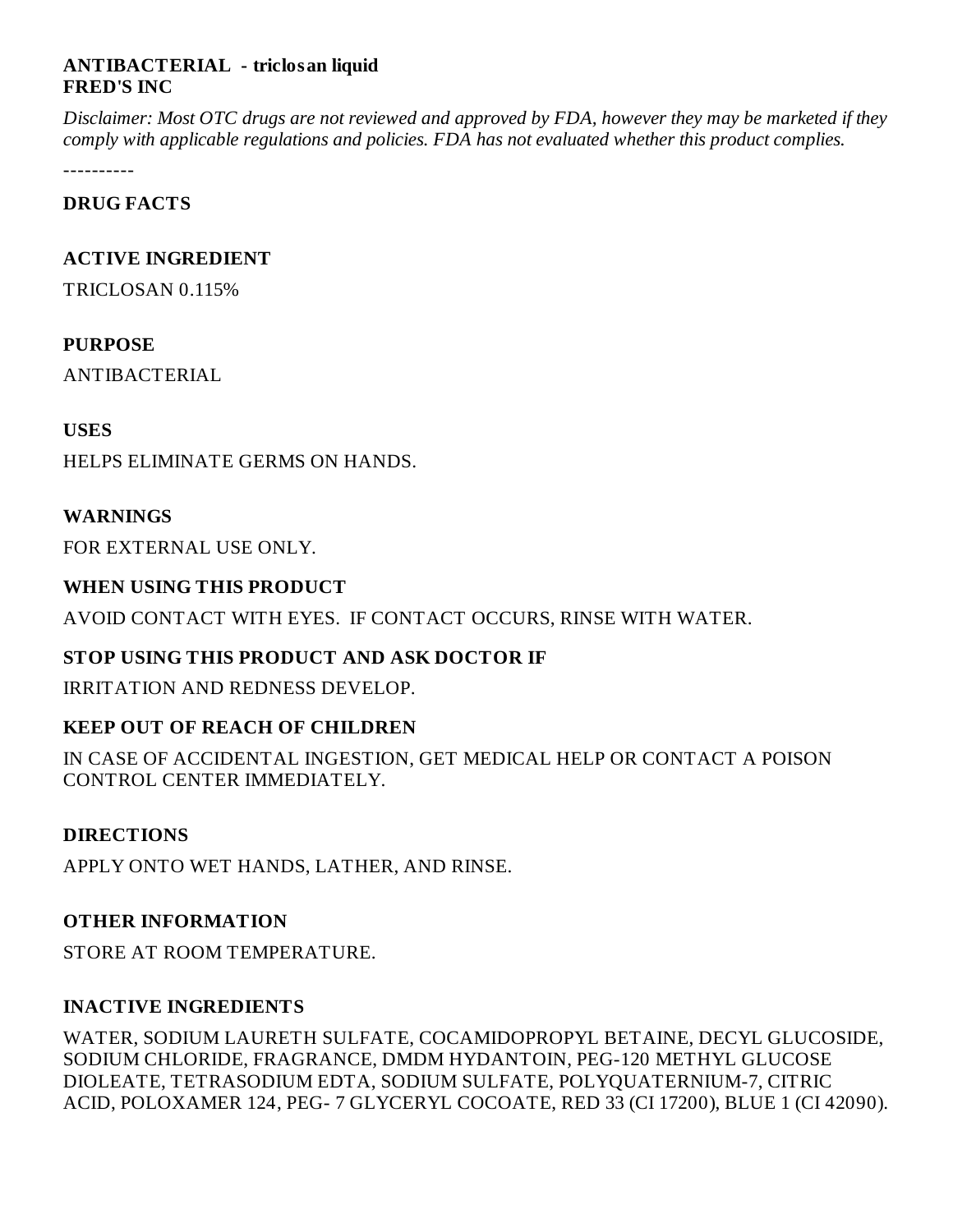

| <b>ANTIBACTERIAL</b>                                                           |                       |                    |                          |               |                    |  |  |  |  |
|--------------------------------------------------------------------------------|-----------------------|--------------------|--------------------------|---------------|--------------------|--|--|--|--|
| triclosan liquid                                                               |                       |                    |                          |               |                    |  |  |  |  |
|                                                                                |                       |                    |                          |               |                    |  |  |  |  |
| <b>Product Information</b>                                                     |                       |                    |                          |               |                    |  |  |  |  |
| Product Type                                                                   | <b>HUMAN OTC DRUG</b> | Item Code (Source) |                          | NDC:55315-720 |                    |  |  |  |  |
| <b>Route of Administration</b>                                                 | <b>TOPICAL</b>        |                    |                          |               |                    |  |  |  |  |
|                                                                                |                       |                    |                          |               |                    |  |  |  |  |
|                                                                                |                       |                    |                          |               |                    |  |  |  |  |
| <b>Active Ingredient/Active Moiety</b>                                         |                       |                    |                          |               |                    |  |  |  |  |
| <b>Ingredient Name</b>                                                         |                       |                    | <b>Basis of Strength</b> | Strength      |                    |  |  |  |  |
| TRICLOSAN (UNII: 4NM5039Y5X) (TRICLOSAN - UNII:4NM5039Y5X)<br><b>TRICLOSAN</b> |                       |                    |                          |               | 0.115 mL in 100 mL |  |  |  |  |
|                                                                                |                       |                    |                          |               |                    |  |  |  |  |
|                                                                                |                       |                    |                          |               |                    |  |  |  |  |
| <b>Inactive Ingredients</b>                                                    |                       |                    |                          |               |                    |  |  |  |  |
| <b>Ingredient Name</b>                                                         |                       |                    |                          |               |                    |  |  |  |  |
| WATER (UNII: 059 QF0 KO0 R)                                                    |                       |                    |                          |               |                    |  |  |  |  |
| SO DIUM LAURETH SULFATE (UNII: BPV390UAP0)                                     |                       |                    |                          |               |                    |  |  |  |  |
| COCAMIDOPROPYL BETAINE (UNII: 5OCF3011KX)                                      |                       |                    |                          |               |                    |  |  |  |  |
| DECYL GLUCOSIDE (UNII: Z17H97EA6Y)                                             |                       |                    |                          |               |                    |  |  |  |  |
| POLYQUATERNIUM-7 (70/30 ACRYLAMIDE/DADMAC; 1600 KD) (UNII: 0L414VCS5Y)         |                       |                    |                          |               |                    |  |  |  |  |
| PEG-7 GLYCERYL COCOATE (UNII: VNX7251543)                                      |                       |                    |                          |               |                    |  |  |  |  |
| PEG-120 METHYL GLUCOSE DIOLEATE (UNII: YM0K64F20V)                             |                       |                    |                          |               |                    |  |  |  |  |
| EDETATE SO DIUM (UNII: MP1J8420LU)                                             |                       |                    |                          |               |                    |  |  |  |  |
| SODIUM CHLORIDE (UNII: 451W47IQ8X)                                             |                       |                    |                          |               |                    |  |  |  |  |